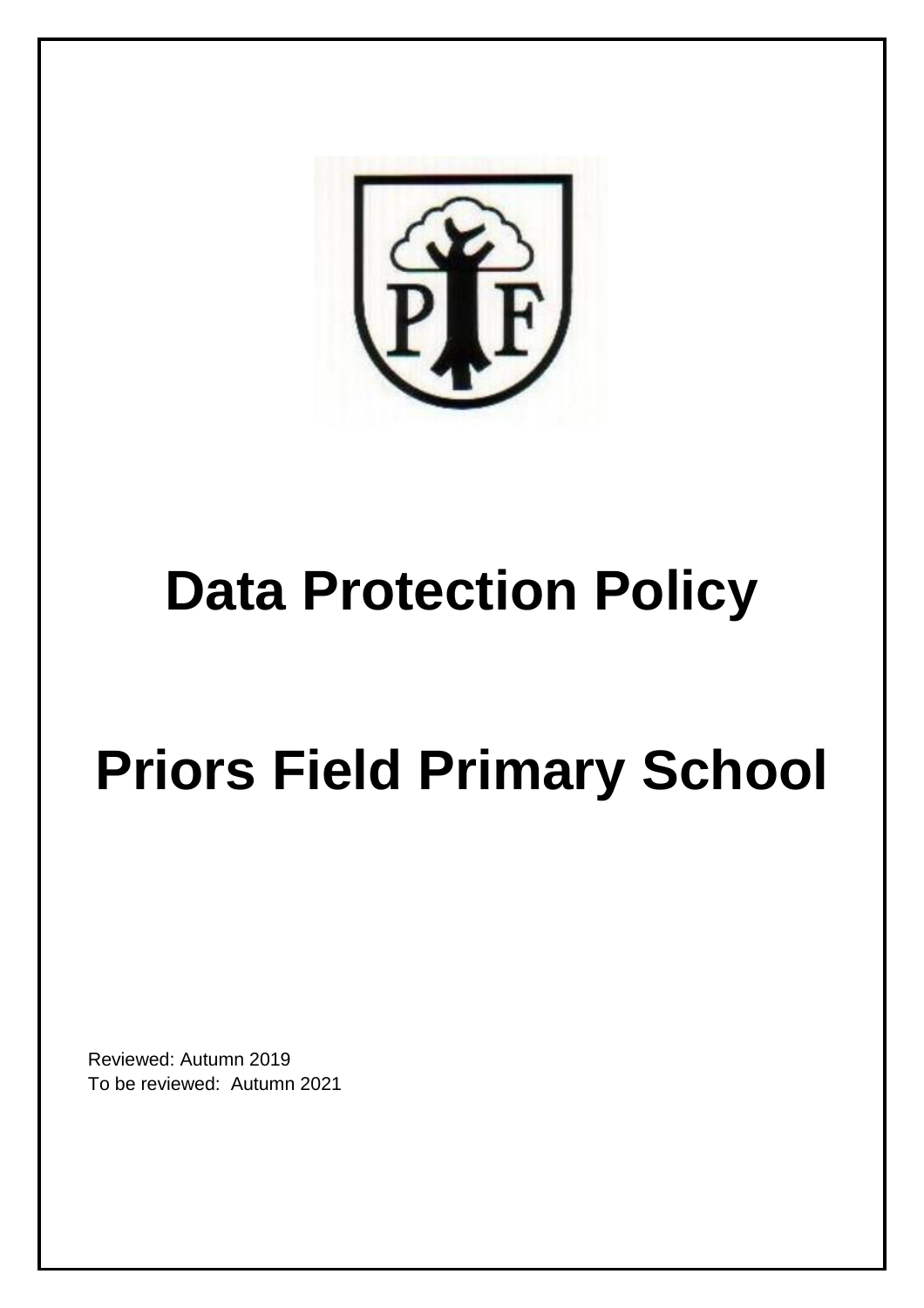

## **Priors Field Primary School**

## **Data Protection Policy**

## **Contents**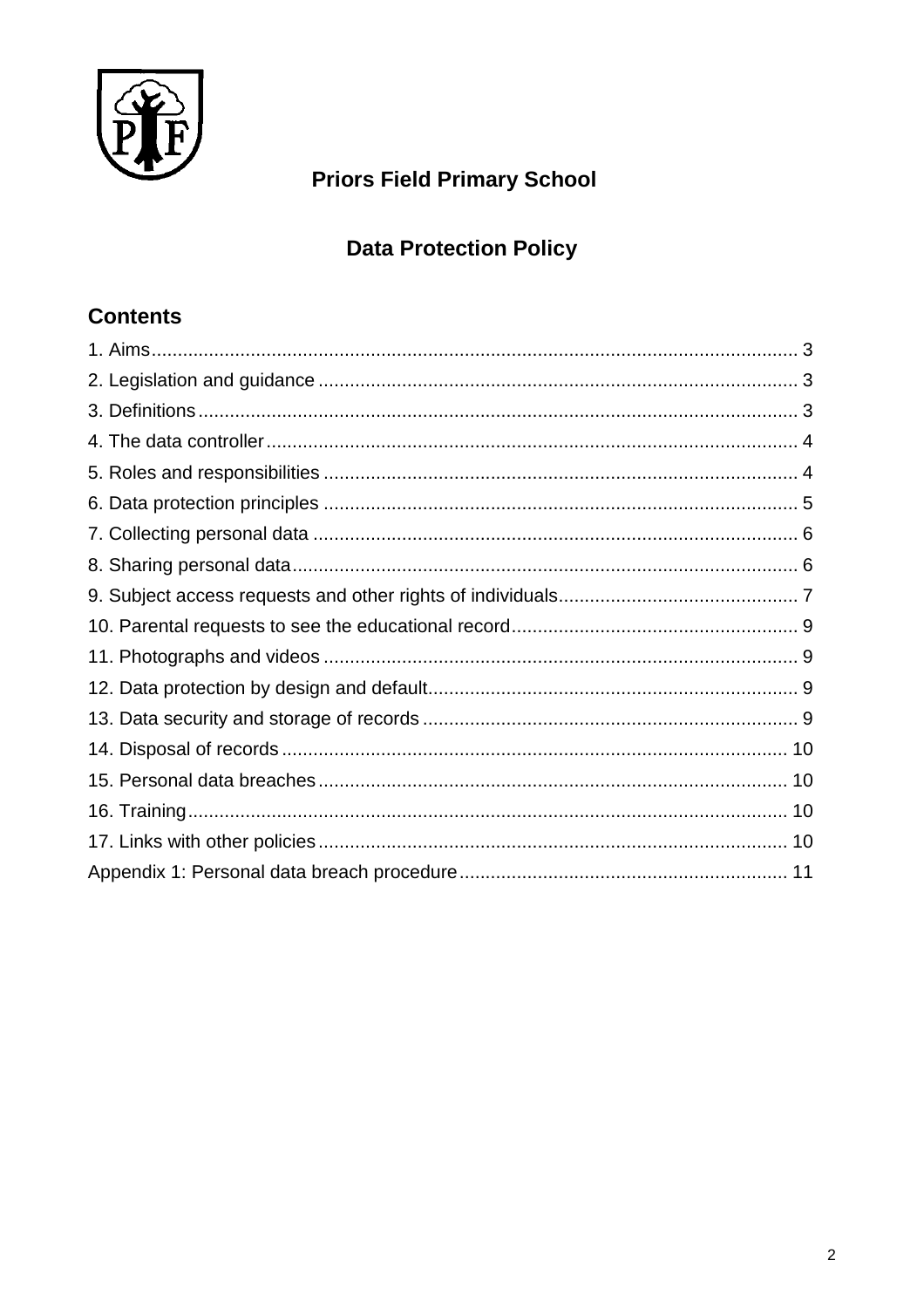## **1. Aims**

Priors Field Primary School aims to ensure that all personal data collected about staff, pupils, parents, governors, visitors and other individuals is collected, stored and processed in accordance with the General Data Protection Regulation (GDPR) and the Data Protection Act 2018 (DPA 2018).

This policy applies to all personal data, regardless of whether it is in paper or electronic format.

## **2. Legislation and guidance**

This policy meets the requirements of the GDPR and the provisions of the DPA 2018. It is based on guidance published by the Information Commissioner's Office (ICO) on the GDPR and the ICO's code of practice for subject access requests.

In addition, this policy complies with regulation 5 of the Education (Pupil Information) (England) Regulations 2005, which gives parents the right of access to their child's educational record.

## **3. Definitions**

| <b>Term</b>                         | <b>Definition</b>                                                                                                                                                                                                                                                                                                                                                                                      |
|-------------------------------------|--------------------------------------------------------------------------------------------------------------------------------------------------------------------------------------------------------------------------------------------------------------------------------------------------------------------------------------------------------------------------------------------------------|
| Personal data                       | Any information relating to an identified, or<br>identifiable, individual.<br>This may include the individual's:<br>Name (including initials)<br>$\bullet$<br>Identification number<br>$\bullet$<br>Location data<br>Online identifier, such as a username<br>It may also include factors specific to the                                                                                              |
|                                     | individual's physical, physiological, genetic,<br>mental, economic, cultural or social identity.                                                                                                                                                                                                                                                                                                       |
| Special categories of personal data | Personal data which is more sensitive and so<br>needs more protection, including information<br>about an individual's:<br>Racial or ethnic origin<br>$\bullet$<br>Political opinions<br>$\bullet$<br>Religious or philosophical beliefs<br>Trade union membership<br>$\bullet$<br>Genetics<br>$\bullet$<br>Biometrics (such as fingerprints, retina<br>$\bullet$<br>and iris patterns), where used for |
|                                     | identification purposes<br>Health - physical or mental                                                                                                                                                                                                                                                                                                                                                 |
|                                     | Sex life or sexual orientation                                                                                                                                                                                                                                                                                                                                                                         |
| <b>Processing</b>                   | Anything done to personal data, such as<br>collecting, recording, organising, structuring,                                                                                                                                                                                                                                                                                                             |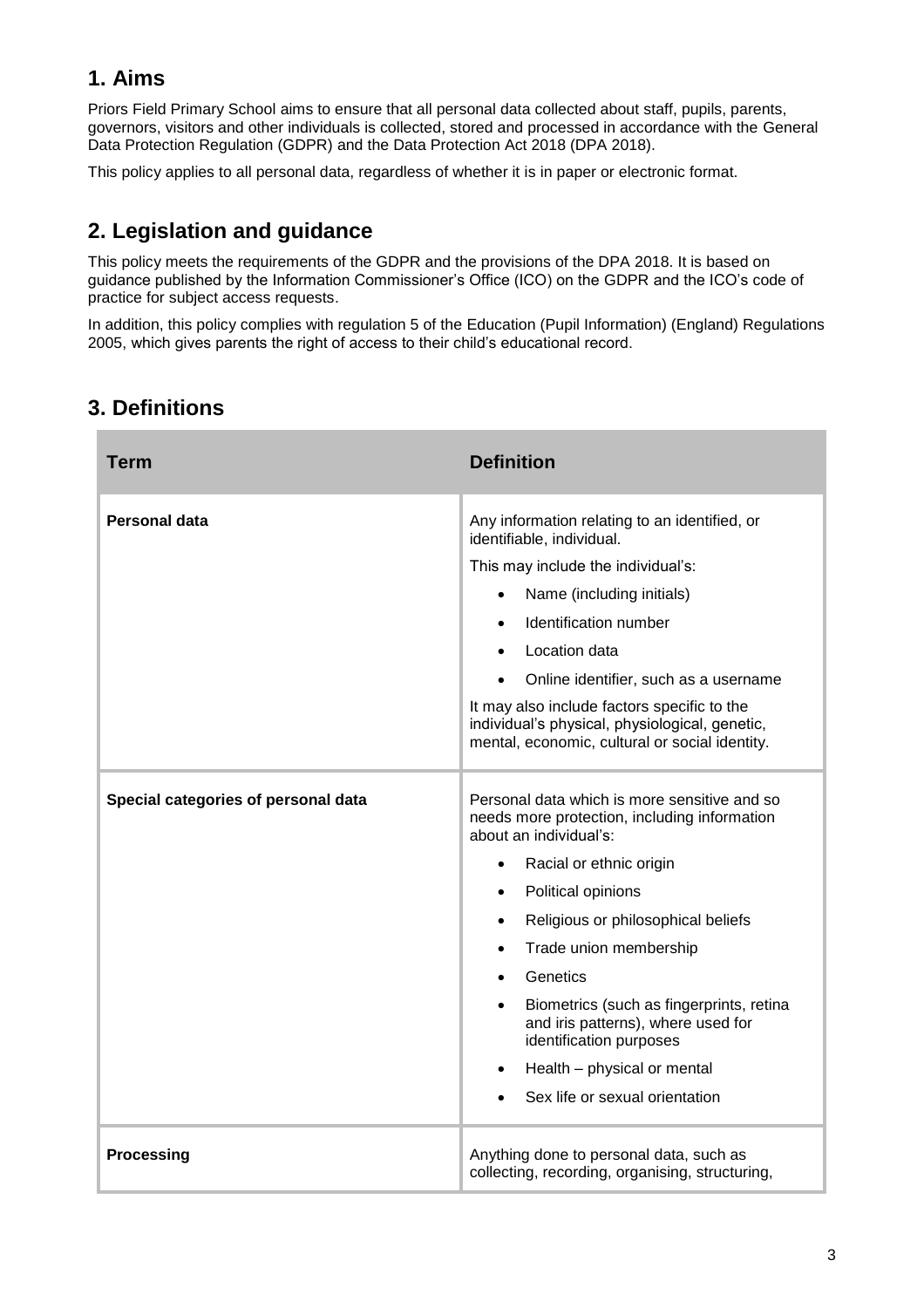|                      | storing, adapting, altering, retrieving, using,<br>disseminating, erasing or destroying.<br>Processing can be automated or manual.                      |
|----------------------|---------------------------------------------------------------------------------------------------------------------------------------------------------|
| Data subject         | The identified or identifiable individual whose<br>personal data is held or processed.                                                                  |
| Data controller      | A person or organisation that determines the<br>purposes and the means of processing of<br>personal data.                                               |
| Data processor       | A person or other body, other than an employee<br>of the data controller, who processes personal<br>data on behalf of the data controller.              |
| Personal data breach | A breach of security leading to the accidental or<br>unlawful destruction, loss, alteration, unauthorised<br>disclosure of, or access to personal data. |

#### **4. The data controller**

The School processes personal data relating to parents, pupils, staff, governors, volunteers, visitors and others, and therefore is a data controller.

The School is registered as a data controller with the ICO and will renew this registration annually or as otherwise legally required.

#### **5. Roles and responsibilities**

This policy applies to **all staff** employed by Priors Field Primary School, and to external organisations, volunteers and other individuals working on our behalf. Staff who do not comply with this policy may face disciplinary action.

#### **5.1 Governing Board**

The governing board has overall responsibility for ensuring that the School complies with all relevant data protection obligations.

#### **5.2 Data Protection Officer**

The data protection officer (DPO) is responsible for providing advice and guidance to the School in order to assist the School to implement this policy, monitor compliance with data protection law, and develop related policies and guidelines where applicable.

The DPO will carry out an annual audit of the School data processing activities and report to the Governing Board their advice and recommendations on school data protection issues.

The DPO is also the first point of contact for individuals whose data the school processes, and for the ICO.

Our DPO is the School DPO Service and is contactable via [schooldpo@warwickshire.gov.uk](mailto:schooldpo@warwickshire.gov.uk) or alternatively;

School Data Protection Officer Warwickshire Legal Services Warwickshire County Council Shire Hall Market Square Warwick CV34 4RL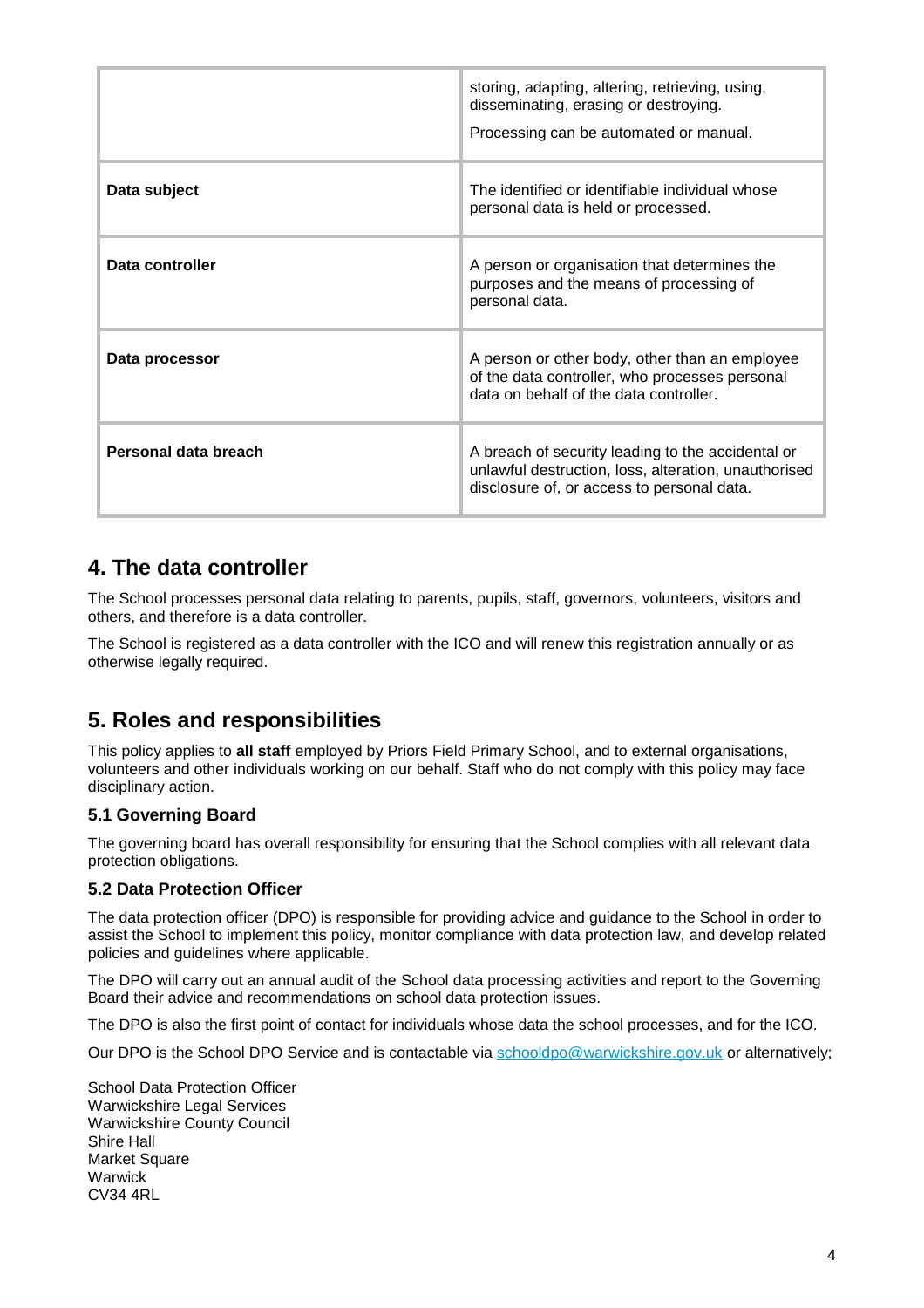#### **5.3 Headteacher**

.

The headteacher acts as the representative of the data controller on a day-to-day basis.

**5.4** Priors Field Primary School has nominated the following individuals as designated persons to be contacted internally in relation to all matters relating to data protection issues, and to make referrals, where necessary, to the Data Protection Officer:

Katie Gane, Headteacher is contactable via e-mail on head2605@welearn365.com and

Karen Hallard, School Business Manager Karen Hallard who is contactable via hallard.k@welearn365.com.

#### **5.5 All staff**

All members of staff are responsible for:

- Collecting, storing and processing any personal data in accordance with this policy
- Informing the school of any changes to their personal data, such as a change of address
- Contacting the designated Data Protection Contacts in the following circumstances:
	- $\circ$  With any questions about the operation of this policy, data protection law, retaining personal data or keeping personal data secure
	- o If they have any concerns that this policy is not being followed
	- $\circ$  If they are unsure whether or not they have a lawful basis to use personal data in a particular way
	- $\circ$  If they need to rely on or capture consent, draft a privacy notice, deal with data protection rights invoked by an individual, or transfer personal data outside the European Economic Area
	- $\circ$  If there has been a data breach
	- $\circ$  Whenever they are engaging in a new activity that may affect the privacy rights of individuals
	- o If they need help with any contracts or sharing personal data with third parties

#### **6. Data Protection Principles**

The GDPR is based on data protection principles that our School must comply with. Priors Field Primary School has adopted the principles to underpin its Data Protection Policy:

The principles require that all personal data shall be:

(1) processed lawfully, fairly and in a transparent manner ('lawfulness, fairness and transparency');

(2) used for specified, explicit and legitimate purposes ('purpose limitation');

(3) used in a way that is adequate, relevant and limited to what is necessary ('data minimisation');

(4) accurate and, where necessary, kept up to date; every reasonable step must be taken to ensure that personal data that are inaccurate, are erased or rectified without delay ('accuracy');

(5) kept no longer than is necessary ('storage limitation');

(6) processed in a manner that ensures it is safe and secure, ensuring that measures against unauthorised or unlawful processing and against accidental loss, destruction or damage are in place ('integrity and confidentiality').

This policy sets out how the School aims to comply with these principles.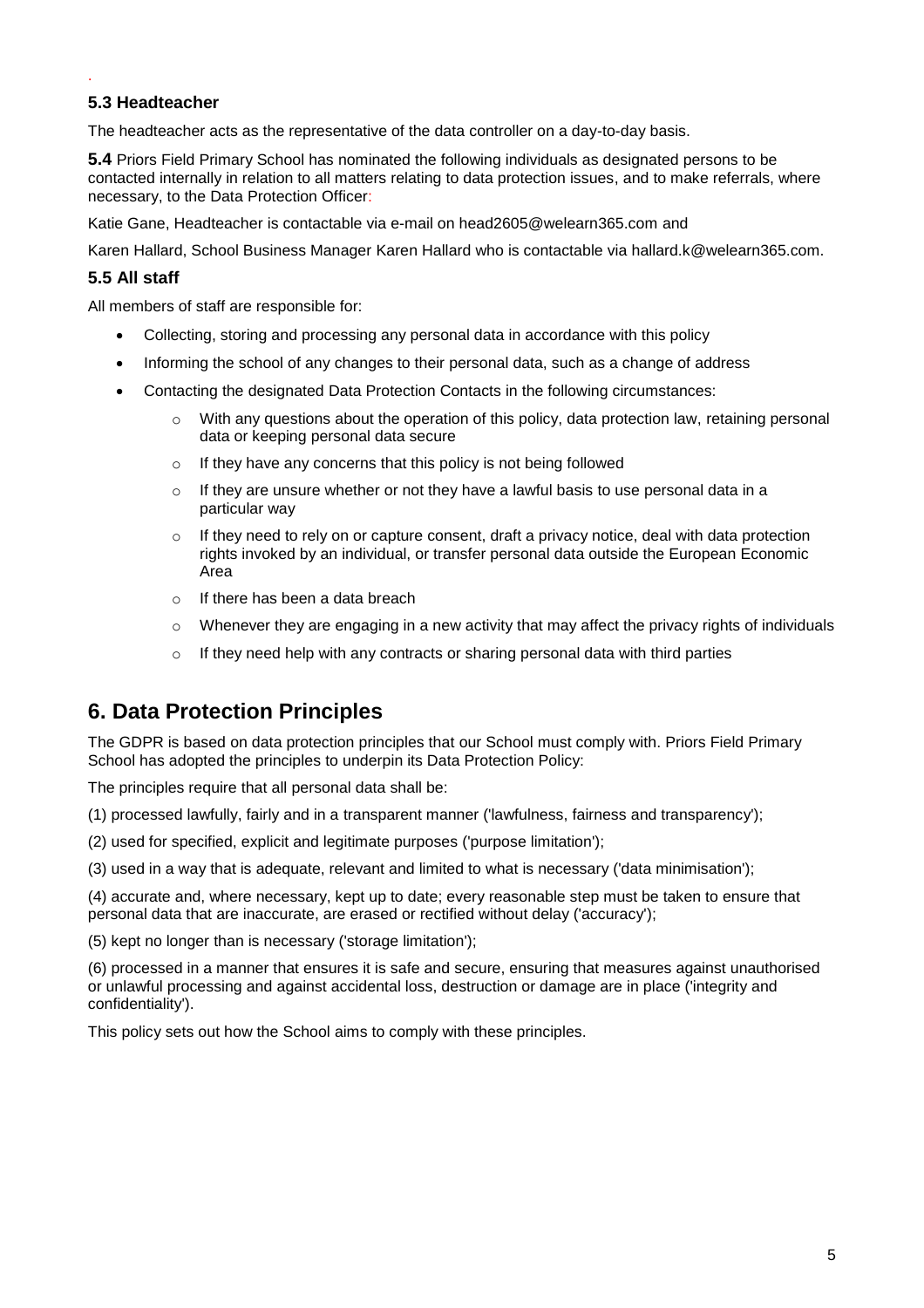## **7. Collecting personal data**

#### **7.1 Lawfulness, fairness and transparency**

Priors Field Primary School shall only process personal data where it has one of 5 'lawful bases' (legal reasons) available to the School to do so under data protection law:

- The data needs to be processed so that the school can **fulfil a contract** with the individual, or the individual has asked the school to take specific steps before entering into a contract
- The data needs to be processed so that the school can **comply with a legal obligation**
- The data needs to be processed to ensure the **vital interests** of the individual e.g. to protect someone's life
- The data needs to be processed so that the school, as a public authority, can perform a task **in the public interest,** and carry out its official functions
- The individual (or their parent/carer when appropriate in the case of a pupil) has freely given clear **consent**

For special categories of personal data, we will also meet one of the special category conditions for processing which are set out in the GDPR and Data Protection Act 2018.

If we offer online services to pupils, such as classroom apps, and we intend to rely on consent as a basis for processing, we will get parental consent (except for online counselling and preventive services).

Whenever we first collect personal data directly from individuals, we will provide them with the relevant information required by data protection law.

#### **7.2 Limitation, minimisation and accuracy**

We will only collect personal data for specified, explicit and legitimate reasons. We will explain these reasons to the individuals when we first collect their data.

If we want to use personal data for reasons other than those given when we first obtained it, we will inform the individuals concerned before we do so, and seek consent where necessary.

Staff must only process personal data where it is necessary in order to do their jobs.

When staff no longer need the personal data they hold, they must ensure it is deleted or anonymised. This will be done in accordance with guidance set out in the Information and Records Management Society's toolkit for schools and as detailed in the PFP Data Retention Policy.

#### **8. Sharing personal data**

We will not normally share personal data with anyone else except as set out in the School's Privacy Notice. GDPR and the DPA 2018 also allow information to be shared where:

- There is an issue with a pupil or parent/carer that puts the safety of our staff at risk
- We need to liaise with other agencies we will seek consent as necessary before doing this
- Our suppliers or contractors need data to enable us to provide services to our staff and pupils for example, IT companies. When doing this, we will:
	- $\circ$  Only appoint suppliers or contractors which can provide sufficient guarantees that they comply with data protection law
	- $\circ$  Establish a data sharing agreement with the supplier or contractor, either in the contract or as a standalone agreement, to ensure the fair and lawful processing of any personal data we share
	- $\circ$  Only share data that the supplier or contractor needs to carry out their service, and information necessary to keep them safe while working with us

We will also share personal data with law enforcement and government bodies where we are legally required to do so, including for:

- The prevention or detection of crime and/or fraud
- The apprehension or prosecution of offenders
- The assessment or collection of tax owed to HMRC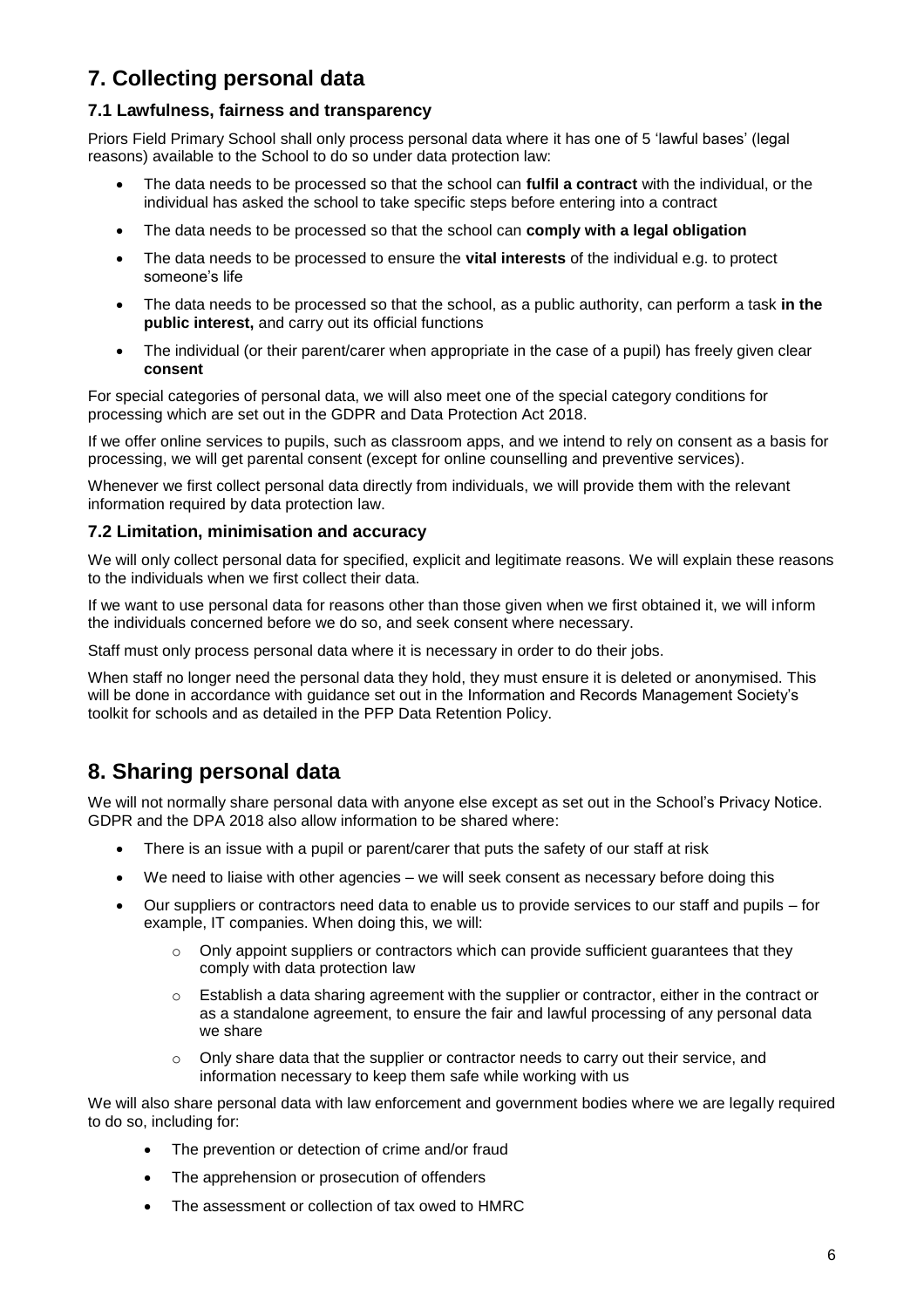- In connection with legal proceedings
- Where the disclosure is required to satisfy our safeguarding obligations
- Research and statistical purposes, as long as personal data is sufficiently anonymised or consent has been provided

We may also share personal data with emergency services and local authorities to help them to respond to an emergency situation that affects any of our pupils or staff.

Where we transfer personal data to a country or territory outside the European Economic Area, we will do so in accordance with data protection law.

## **9. Subject access requests and other rights of individuals**

#### **9.1 Subject access requests**

Individuals have a right to make a 'subject access request' to gain access to personal information that the school holds about them. This includes:

- Confirmation that their personal data is being processed
- Access to a copy of the data
- The purposes of the data processing
- The categories of personal data concerned
- Who the data has been, or will be, shared with
- How long the data will be stored for, or if this isn't possible, the criteria used to determine this period
- The source of the data, if not the individual
- Whether any automated decision-making is being applied to their data, and what the significance and consequences of this might be for the individual

Subject access requests may be submitted in writing or verbally and can be sent either to the Data Protection Officer, a member of staff or a Governor. To enable the request to be accurately responded to, the applicant should be encouraged to make the request in writing and to set out:

- Name of individual
- Name of School
- Correspondence address
- Contact number and email address
- Details of the information requested

The DPO will send the subject access request to the Data Protection Contact. If staff receive a subject access request they must immediately forward it to the Designated Data Protection Contacts, who will ensure that the DPO is informed.

Information to be released will be collated by the School and then sent to the DPO for checking and sending out to the applicant.

#### **9.2 Children and subject access requests**

Personal data about a child belongs to that child, and not the child's parents or carers. For a parent or carer to make a subject access request with respect to their child, the person should have parental responsibility for the child, and the child must either be unable to understand their rights and the implications of a subject access request, or have given their consent.

Children below the age of 13 are generally not regarded to be mature enough to understand their rights and the implications of a subject access request. Therefore, subject access requests from those with parental responsibility for pupils at our school [aged under 13] will in general be granted without requiring the express permission of the pupil.

These are not fixed rules and a pupil's ability to understand their rights will always be judged on a case-bycase basis.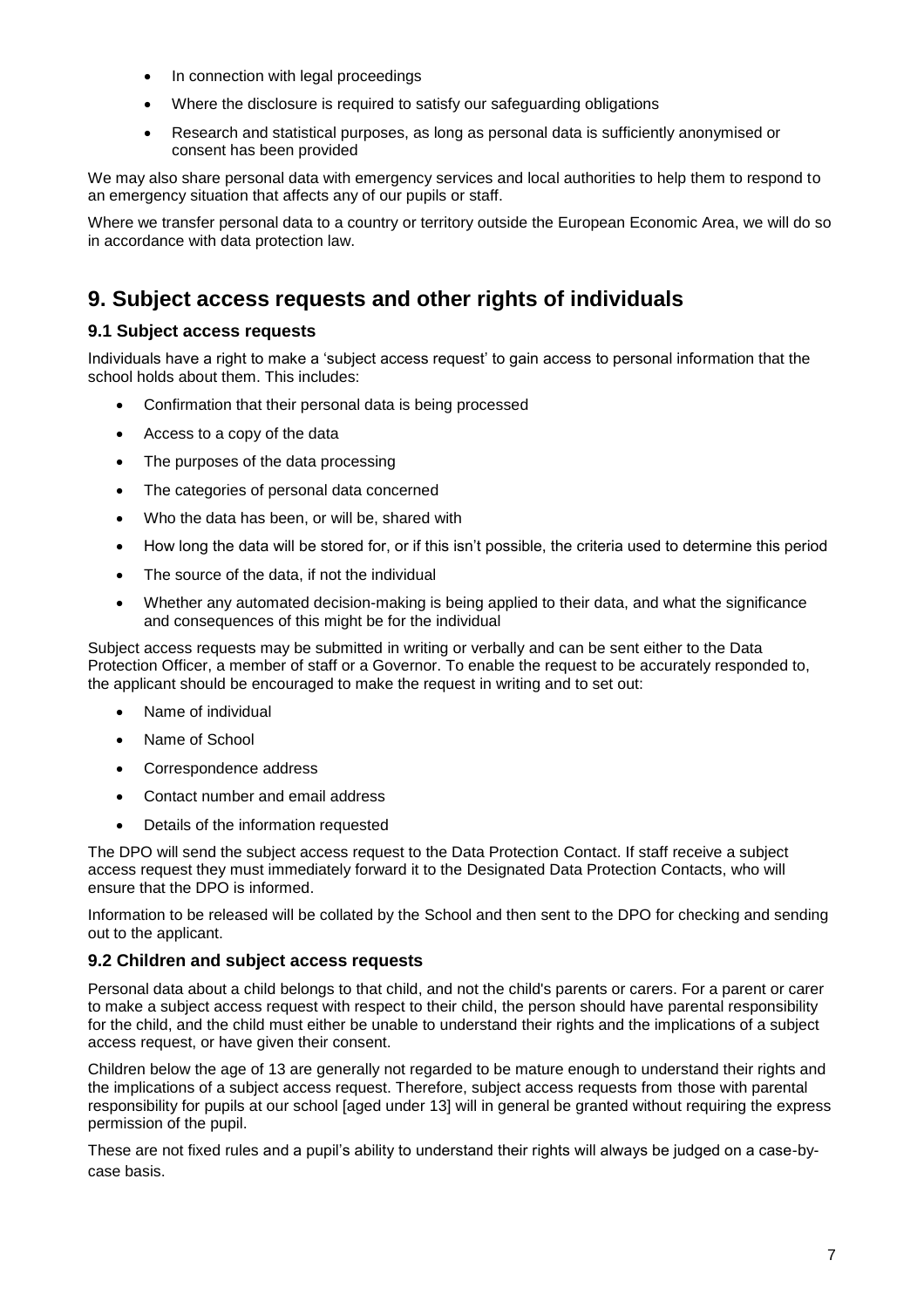#### **9.3 Responding to subject access requests**

When responding to requests, we:

- May ask the individual to provide 2 forms of identification
- May contact the individual via phone to confirm the request was made
- Will respond without delay and within 1 month of receipt of the request
- Will provide the information free of charge
- May tell the individual we will comply within 3 months of receipt of the request, where a request is complex or numerous, or where it is impractical to comply within a month due to school closure. We will inform the individual of this within 1 month, and explain why the extension is necessary

We will not disclose information if it:

- Might cause serious harm to the physical or mental health of the pupil or another individual
- Would reveal that the child is at risk of abuse, where the disclosure of that information would not be in the child's best interests
- Is contained in adoption or parental order records
- Is given to a court in proceedings concerning the child

If the request is unfounded or excessive, we may refuse to act on it, or charge a reasonable fee which takes into account administrative costs.

A request will be deemed to be unfounded or excessive if it is repetitive, or asks for further copies of the same information.

When we refuse a request, we will tell the individual why, and tell them they have the right to complain to the ICO.

#### **9.4 Other data protection rights of the individual**

In addition to the right to make a subject access request (see above), and to receive information when we are collecting their data about how we use and process it (see section 7), individuals also have the right to:

- Withdraw their consent to processing at any time, where processing is based on the consent of the pupil or parent
- Ask us to rectify, erase or restrict processing of their personal data, or object to the processing of it (in certain circumstances)
- Prevent use of their personal data for direct marketing
- Challenge processing which has been justified on the basis of public interest
- Request a copy of agreements under which their personal data is transferred outside of the European Economic Area
- Object to decisions based solely on automated decision making or profiling (decisions taken with no human involvement, that might negatively affect them)
- Prevent processing that is likely to cause damage or distress
- Be notified of a data breach in certain circumstances
- Make a complaint to the ICO
- Ask for their personal data to be transferred to a third party in a structured, commonly used and machine-readable format (in certain circumstances)

Individuals should submit any request to exercise these rights to the DPO. If staff receive such a request, they must immediately forward it to the Data Protection Contact who will send it to the DPO for information purposes.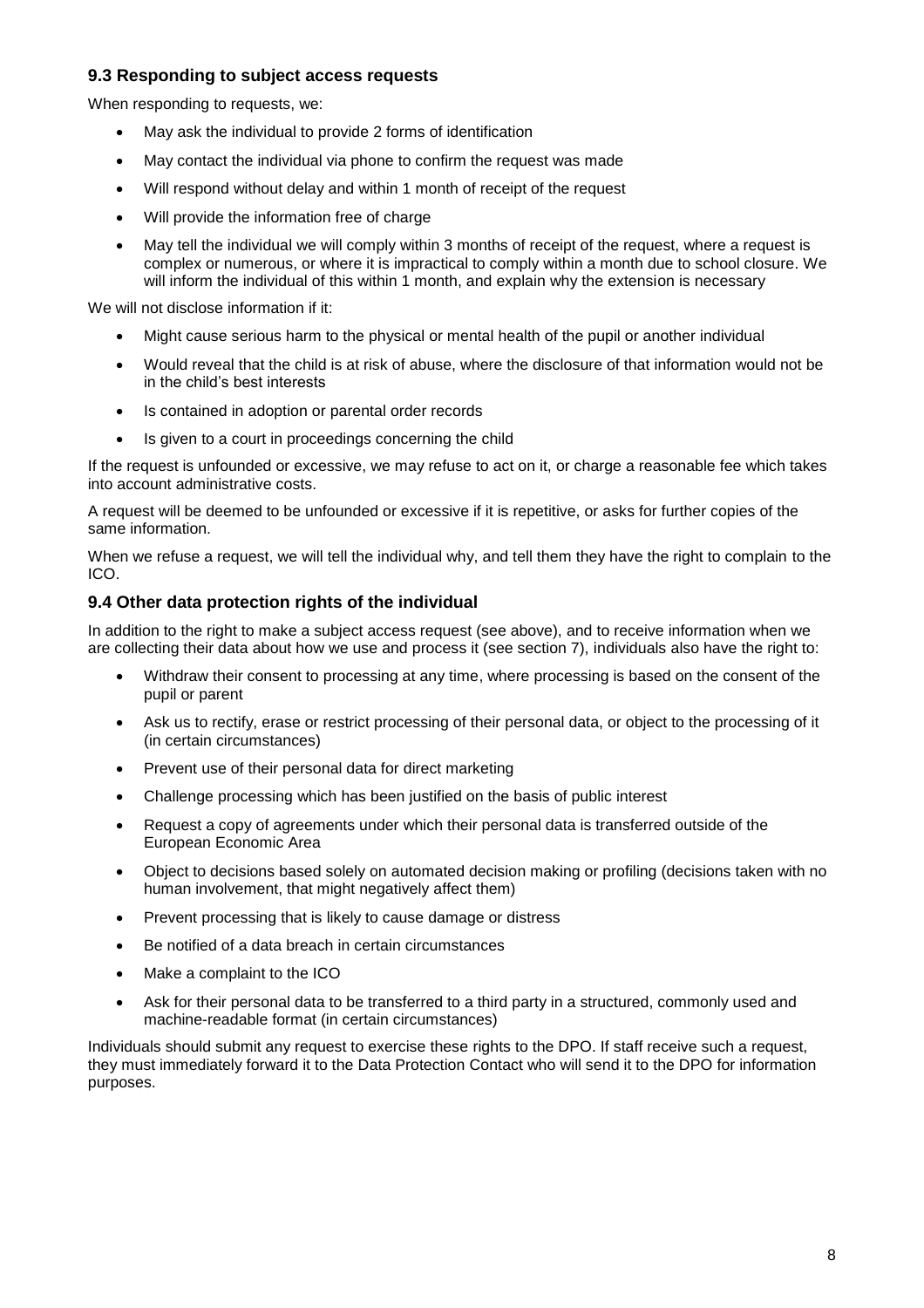## **10. Parental requests to see the educational record**

Parents, or those with parental responsibility, have a legal right to free access to their child's educational record (which includes most information about a pupil) within 15 school days of receipt of a written request.

## **11. Photographs and videos**

As part of our school activities, the School may take photographs and record images of individuals within the School.

The School will obtain written consent from parents/carers for photographs and videos to be taken of their child for communication, marketing and promotional materials. We will clearly explain how the photograph and/or video will be used to both the parent/carer and pupil.

Uses may include:

- Within school on notice boards and in school newsletters, etc.
- Outside of school by external agencies such as the school photographer, newspapers, campaigns
- Online on our school website

Consent can be refused or withdrawn at any time. If consent is withdrawn, we will delete the photograph or video and not distribute it further.

See our Child Protection and Safeguarding Policy/ Privacy Notice, Online Safety Policy for more information on our use of photographs and videos.

#### **12. Data protection by design and default**

The School shall put measures in place to show that it has integrated data protection into all of its data processing activities, including:

- Appointing a suitably qualified DPO, and ensuring they have the necessary resources to fulfil their duties and maintain their expert knowledge
- Only processing personal data that is necessary for each specific purpose of processing, and always in line with the data protection principles set out in relevant data protection law (see section 6)
- Completing privacy impact assessments where the school's processing of personal data presents a high risk to rights and freedoms of individuals, and when introducing new technologies (the DPO will advise on this process)
- Integrating data protection into internal documents including this policy, any related policies and privacy notices
- Training members of staff on data protection law, this policy, any related policies and any other data protection matters; we will also keep a record of attendance
- Regularly conducting reviews and audits to test our privacy measures and make sure we are compliant
- Maintaining records of our processing activities, including:
	- o For the benefit of data subjects, making available the name and contact details of our school and DPO and all information we are required to share about how we use and process their personal data (via our privacy notices)
	- $\circ$  For all personal data that we hold, maintaining an internal record of the type of data, data subject, how and why we are using the data, any third-party recipients, how and why we are storing the data, retention periods and how we are keeping the data secure.

#### **13. Data security and storage of records**

The School will protect personal data and keep it safe from unauthorised or unlawful access, alteration, processing or disclosure, and against accidental or unlawful loss, destruction or damage.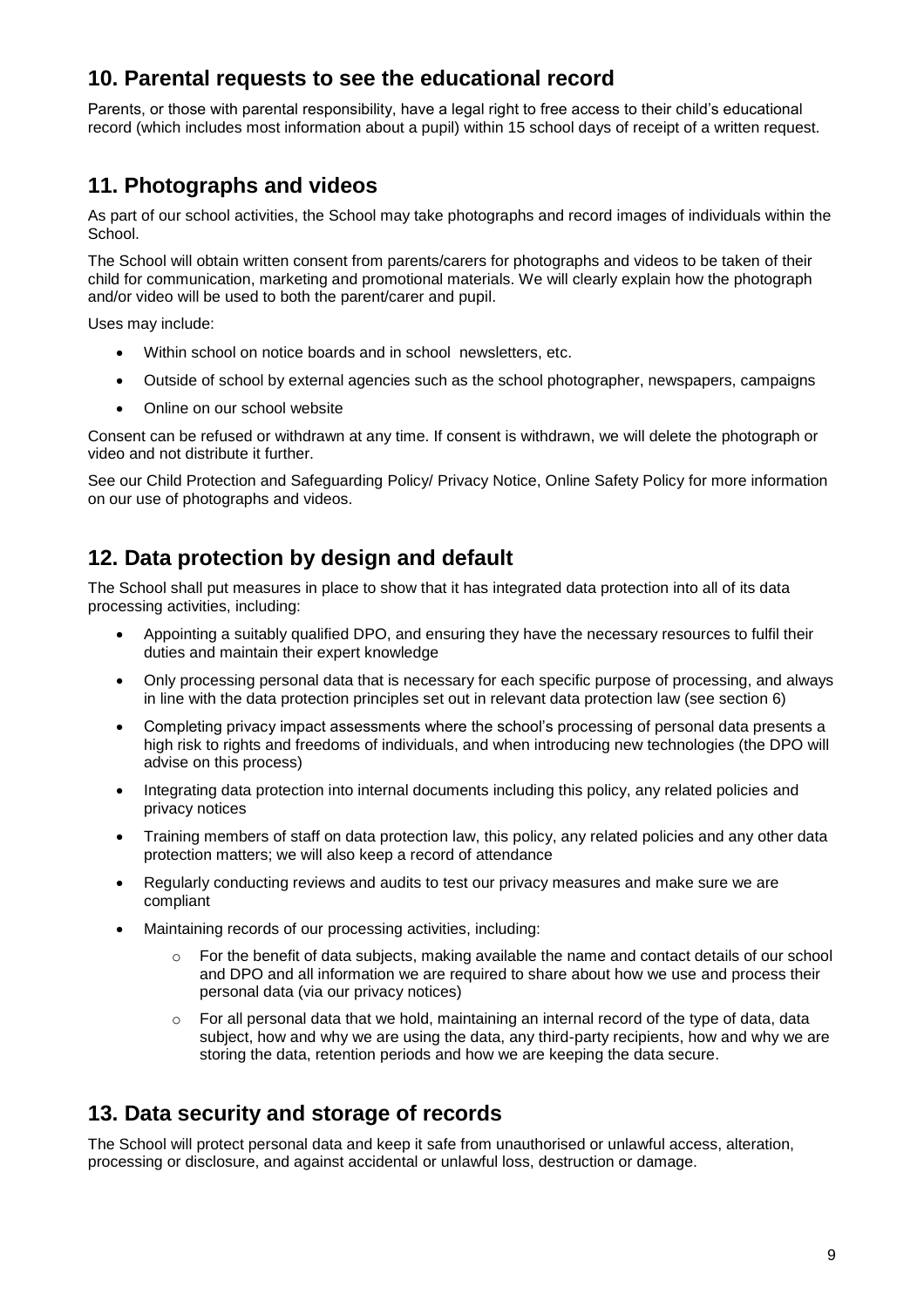In particular:

- Paper-based records and portable electronic devices, such as laptops and hard drives that contain personal data are kept under lock and key when not in use
- Papers containing confidential personal data must not be left on office and classroom desks, on staffroom tables, pinned to notice/display boards, or left anywhere else where there is general access
- Staff must ensure passwords are hard for anyone else to guess by incorporating numbers and mixed case into it.
- Encryption software is used to protect all portable devices and removable media on which personal information is stored, such as laptops and USB devices
- Staff, pupils or governors who store personal information on their personal devices are expected to follow the same security procedures as for school-owned equipment (see the online safety policy)
- Where we need to share personal data with a third party, we carry out due diligence and take reasonable steps to ensure it is stored securely and adequately protected (see section 8)

## **14. Disposal of records**

Personal data that is no longer needed will be disposed of securely. Personal data that has become inaccurate or out of date will also be disposed of securely, where we cannot or do not need to rectify or update it.

For example, the School will shred or incinerate paper-based records, and overwrite or delete electronic files. We may also use a third party to safely dispose of records on the school's behalf. If we do so, we will require the third party to provide sufficient guarantees that it complies with data protection law.

## **15. Personal data breaches**

The School shall take all reasonable steps to ensure that there are no personal data breaches.

In the unlikely event of a suspected data breach, we will follow the procedure set out in Appendix 1.

When appropriate, the School shall report the data breach to the ICO within 72 hours. Such breaches in a School context may include, but are not limited to:

- A non-anonymised dataset being published on the school website which shows the exam results of pupils eligible for the pupil premium
- Safeguarding information being made available to an unauthorised person
- The theft of a school laptop containing non-encrypted personal data about pupils

## **16. Training**

All staff and governors are provided with data protection training as part of their induction process.

Data protection will also form part of continuing professional development, where changes to legislation, guidance or the school's processes make it necessary.

## **17. Links with other policies**

This data protection policy is linked to our:

- Information Security Policy
- Security Incidents and Breach Reporting Guidance
- Online Safety Policy
- Child Protection and Safeguarding Policy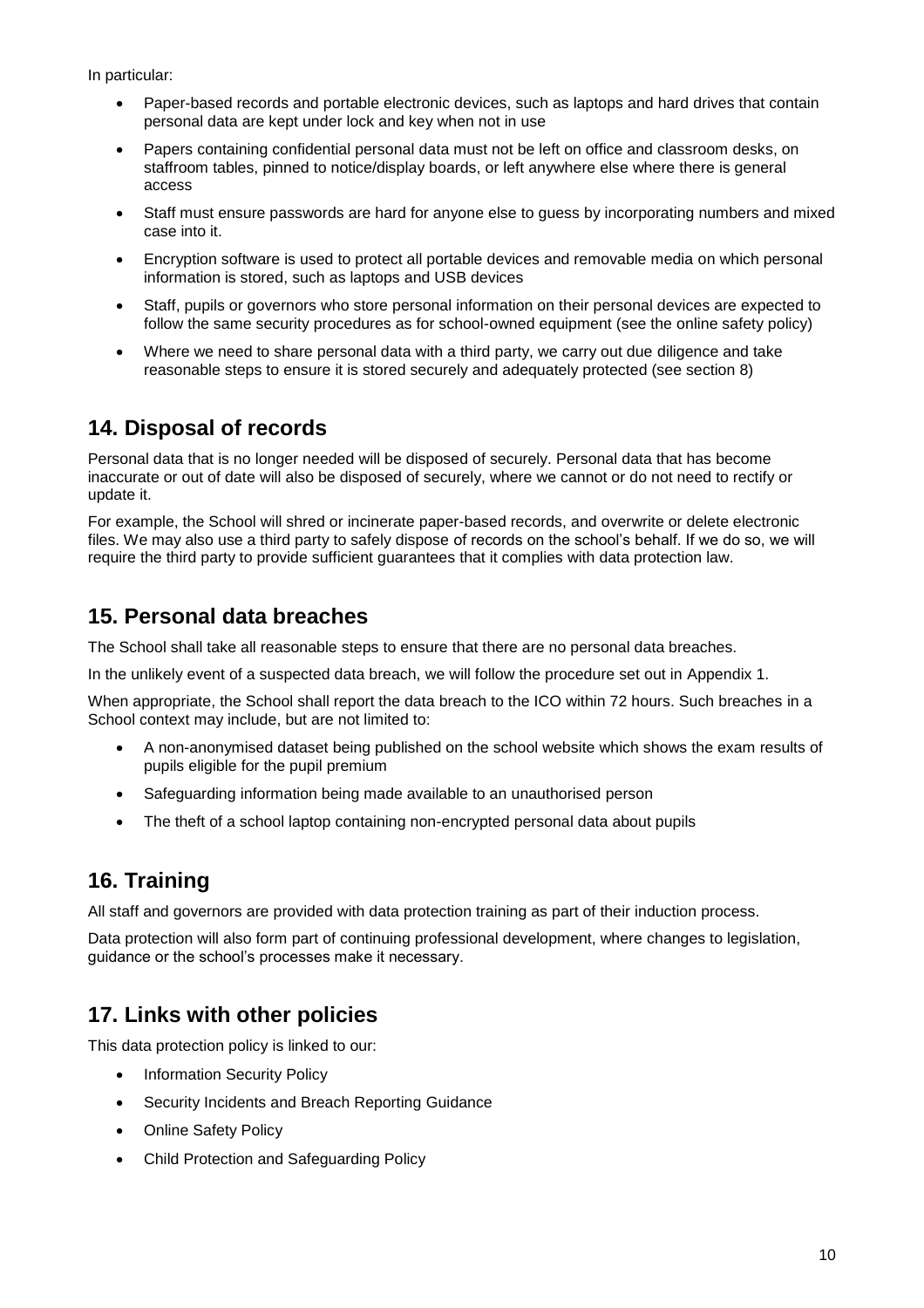## **Appendix 1: Personal data breach procedures**

If staff become aware that information has not been handled according to procedures and there is a data breach or potential security incident, they must report it in accordance with this procedure.

When appropriate, the School will report the data breach to the ICO within 72 hours in accordance with the requirements of the GDPR.

- 1. Data protection breaches occur where personal data is lost, damaged, destroyed, stolen, misused and/or accessed unlawfully.
- 2. Examples of how a breach may occur include:
	- a. Theft of data or equipment on which data is stored;
	- b. Loss of data or equipment on which data is stored;
	- c. Inappropriate access controls allowing unauthorised use;
	- d. Accidental Loss;
	- e. Destruction of personal data;
	- f. Damage to personal data;
	- g. Equipment failure;
	- h. Unlawful disclosure of personal data to a third party;
	- i. Human error;
	- j. Unforeseen circumstances such as fire or flood;
	- k. Hacking attack; or
	- l. 'Blagging' offences where information is obtained by deceiving the organisation which holds it.
- 3. If any member of staff of the School, or Governor, discovers that data has been lost, or believes that there has been a breach of the data protection principles in the way that data is handled, you must immediately or no later than within 24 hours of first coming to notice, inform the School's Data Protection Contact.
- 4. Upon being notified, the School's Data Protection Contact will assess whether a breach of personal information has occurred, and the level of severity. If a breach has occurred but the risk of harm to any individual is low (for example, because no personal information has left the control of the School, then the School's Data Protection Contact will undertake an internal investigation to consider whether the Information Security Policy was followed, and whether any alterations need to be made to internal procedures as a result.
- 5. In all other cases, the incident must be notified to the Data Protection Officer immediately, who must follow the Information Commissioner's Office guidelines on notification and recording of the breach. The priority must then be to close or contain the breach to mitigate / minimise the risks to those individuals affected by it.

All Priors Field Primary staff and Governors are expected to work in partnership with the Data Protection Contact and the Data Protection Officer in relation to the following matters

#### **Notification of Breaches**

Any member of staff or Governor who becomes aware of a personal information breach should provide full details to the Data Protection Contact for Priors Field Primary within 24 hours of being made aware of the breach. The Data Protection Contact will then complete the Data Breach Record Form and Incident Log. When completing the form details should be provided of the reporter's name, the date/time of the breach, the date/time of detecting the breach, and basic information about the type of breach and information about personal data concerned. Details of what has already been done to respond to the risks posed by the breach should also be included.